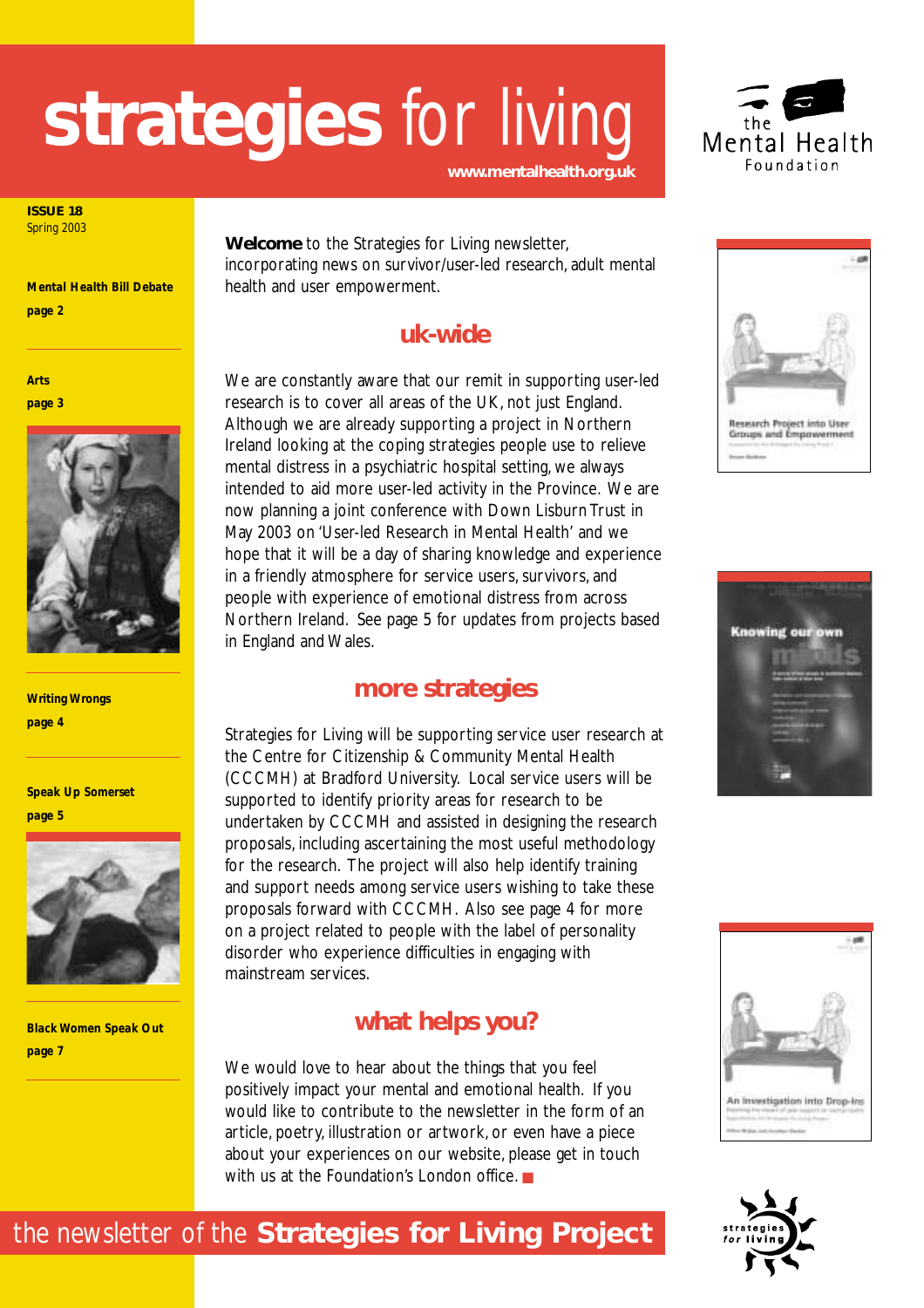the ruling body of the Church of England heard from members about the crying need of many for human comfort

#### **Vicky Nicholls reports on the General Synod debate on the draft mental health bill.**

On the day after 121 Labour MPs voted against the Government's plans to go to war with Iraq (for the time being), and the day

Jesus by Kim Campbell of Centrepieces (see opposite page)

during times of distress people are looking for reassurance and understanding not a response of fear from others

before Dr Rowan Williams was enthroned as the new Archbishop of Canterbury, the General Synod unanimously called for the Government to revise the draft mental health bill

to take account of the many concerns expressed about its current form, and to properly resource any new legislation.

#### **human comfort**

In a sometimes impassioned and moving debate, the Synod, the ruling body of the Church of England, heard from members about the crying need of many for human comfort, and the need for a 'corporate ownership' of mental health difficulties in local faith communities.Arthur Hawes, Archdeacon of Lincoln, presenting the excellent report on *Emerging Issues in* Mental Health<sup>1</sup>, highlighted some of the problems with the current proposals, which are due to be subject to a scrutiny stage before they reach legislation.These problems include that the

bill no longer contains the principle of the 'least restrictive alternative'; that it is preoccupied with public safety; that it focuses on the individual with no recognition of race, culture, gender or spirituality concerns; and that the proposed abolition of the Mental Health Act Commission will leave us with a body that has no duty of inspection of the conditions in which detained patients are kept.

#### **fear**

The most inspiring contribution to the debate came from Reverend Nezlin Sterling, ecumenical representative, speaking from the Black majority churches, who reminded everyone that too many young Black men are still culturally misunderstood, misdiagnosed and mistreated; that so much distress stems from fear, and that during times of distress people are looking for reassurance and understanding not a response of fear from others.The plea to not be afraid of people experiencing distress was echoed by Arthur Hawes and the Bishop of Chelmsford, saying that churches are called to be hospitable, compassionate and open-hearted, and that this involves partnerships with service users and professionals.

The Church of England's Division of Mission and

Public Affairs is now working with Mentality and the National Institute for Mental Health in England (NIMHE) to write a training resource for parishes on religion and mental health.

#### **spirituality**

The Synod debate reflected some of the concerns of service users and survivors voiced in the Somerset Spirituality Project, which has now produced a brief leaflet<sup>2</sup> aimed at people experiencing distress. Thanks to a generous donation the Mental Health Foundation will be building on this over the next few months to produce a booklet on spirituality and mental health. The Foundation is also seeking funding for a substantial research programme that will further illuminate what can help people who have a diversity of religious and spiritual beliefs when they are experiencing distress, and seeks to guide future practice in this area. ■

1 Mission and Public Affairs Division (2003) *Emerging Issues in Mental Health*, London: General Synod of the Church of England.Available from the Church House bookshop, 31 Great Smith St, London SW1P 3BN, price £3. 2 The leaflet includes contact details which are local to Somerset, but the text is relevant to all. Free copies are available from *Strategies for Living*. Please send an A5 SAE and indicate how many copies you would like (up to 6 copies for 19p stamp).

## a new axis of **compassion**?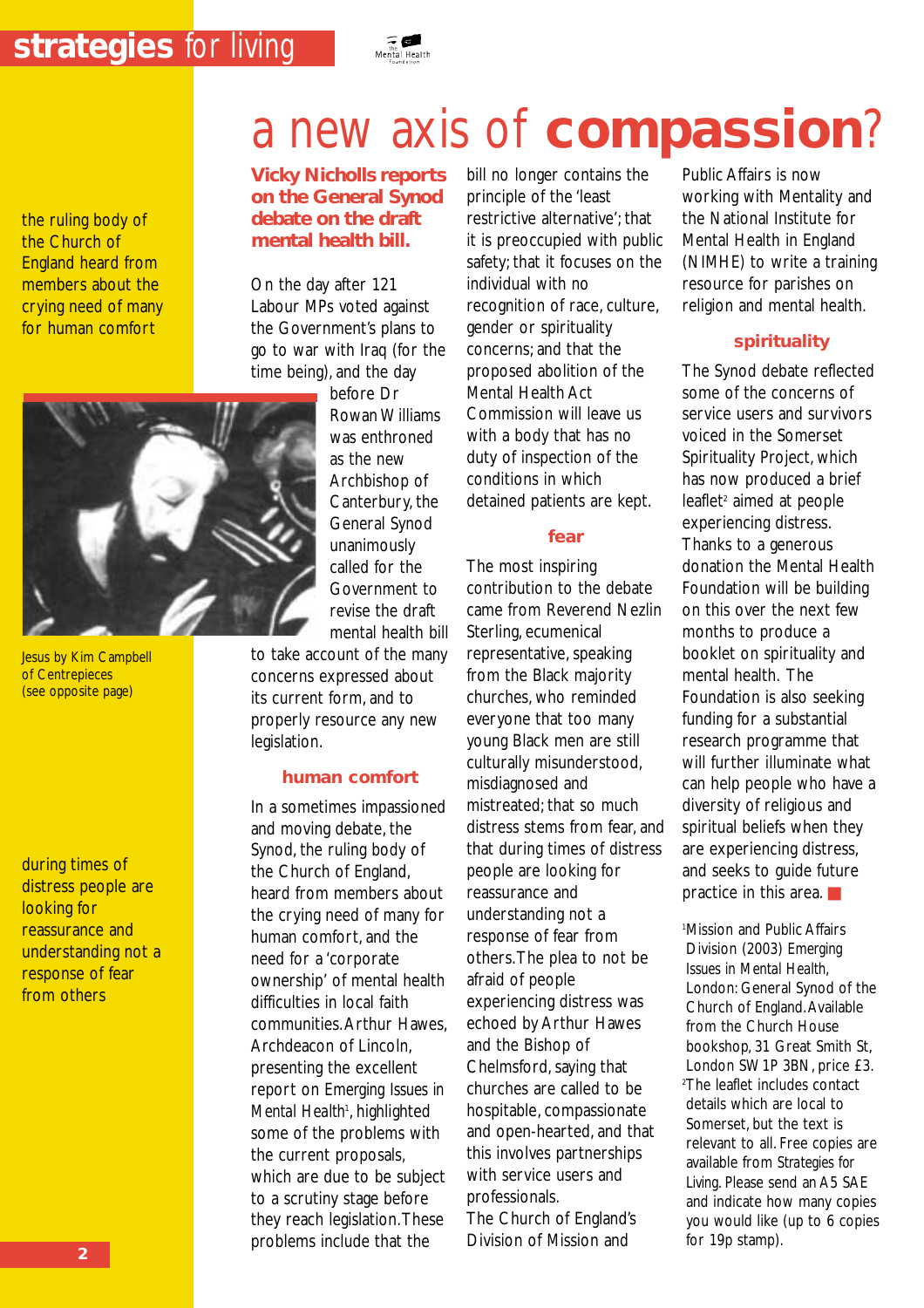## **centrepieces**

**The development and benefits of being involved in a service user led artwork project by Debbie Mayes.**

In 1999 a group of us, service users at a mental health day centre in Bexley, Kent, formed an arts project named Centrepieces. Our



Flowergirl by Miranda Davis

aim was to promote positive images of mental health through the quality of the artwork which we produced.We decided to exhibit our art work as a way of letting our local community get to know us as artists and see us as having something of value to offer, rather than judging us for having mental health problems. With a small national lottery grant, we equipped ourselves with art materials and created a workshop area in the back of the day centre.We created a public sculpture, a large billboard poster

and a travelling exhibition. This whole process was so empowering, because at each stage we were making the decisions.We were forming project groups, with different people bringing their individual skills to create an end product.This was giving lots of people more responsibility than

> they usually had. It was enabling people to feel they had succeeded and had made a difference to the outcome of the project.We have developed different relationships with service providers and other professionals. Instead of being seen solely as recipients of services, we are now seen as having talents, skills and being able to offer services of our

own.This has enabled us to grow in confidence and increased our self-esteem.

#### **creativity**

Through producing artwork, we can begin the process of re-defining ourselves.We can start to move away from our mental health labels and think of ourselves in other ways. This may be as straight forward as calling ourselves artists, or as complex as recognising that there are many facets to our personality and our creative side has just as much validity as our 'ill' side and needs to be given just as much room.

#### **flourishing**

Centrepieces continues to flourish and grow, with over 50 members taking part in projects, workshops and exhibitions. In July we will be running our second conference on art and mental health, through Pavilion Publishing.We have also launched a picture loan scheme and been commissioned to create a sculpture for the administrative centre of Oxleas NHS Trust. For further information on Centrepieces contact Geoff Norris or Debbie Mayes c/o Crayford Centre – 4-6 London Road, Crayford, Kent DA1 4BH; tel. 01322 521162; email debbie\_mayes@ hotmail.com.



Watching the Chicks by Barbara French



Eye by Debbie Mayes

real **life**

*A Life in the Day* is a quarterly journal that covers 'real life' daytime activities for people who use mental health services, and provides an accessible way to keep up to date with latest news and developments in the field. Contributions from new writers are welcome. It has Toby Williamson, Head of Strategies for Living on the editorial board and offers a special discount to service users.

For information, call Pavilion on telephone 0870 161 3505.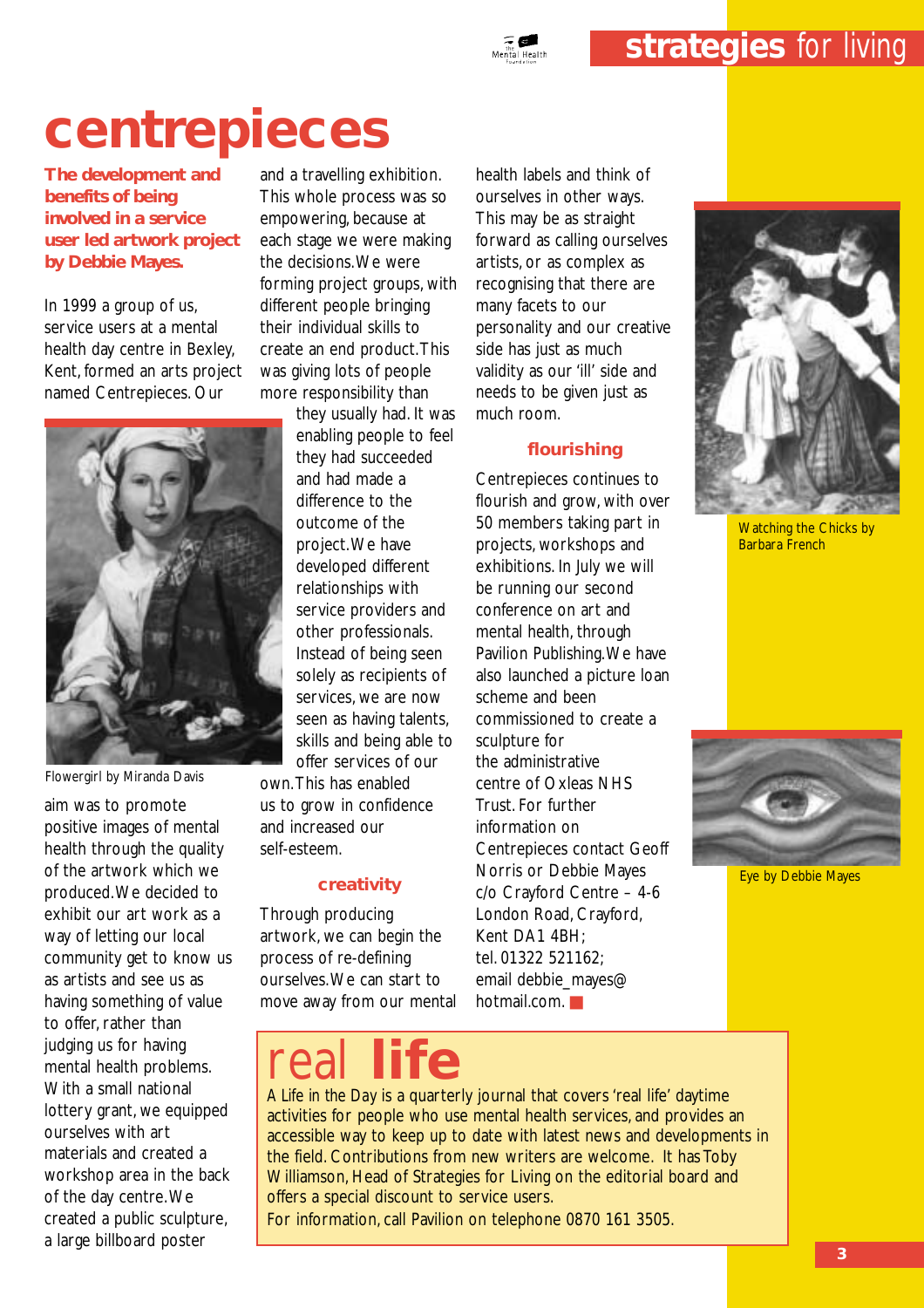

If you are interested in publishing your work, either email it to jasonpegler@yahoo. com, or post to Chipmunkapublishing, PO Box 6872, Brentwood, Essex, CM13 1ZT. Chipmunka works in partnership with other organisations and charities by allowing them to advertise their services within our publications in return for sponsoring an author. Payments from £500 and upward are accepted so that we can do a print run for an author. All proceeds go back into developing new and existing authors.

### by **Jason Pegler**

**Writing my autobiography on living with manic depression saved my life, and when it started helping others I set up Chipmunkapublishing, the mental health survivors publisher.**

Through writing about one's experience you can learn to accept and manage your label.Whatever my philosophical beliefs were as to whether madness was a social construct or not, I was tired of hiding the fact that I had a mental illness.

#### **the last taboo**

As the mental health movement strives for equality,

Chipmunkapublishing grows and works in partnership with other like minded charities and organisations. Every time we discover that one of our authors has helped someone we are revitalised in our lifelong

## **writing** wrongs

mission to bring down the last taboo of the twenty first century. Chipmunka empowers people with mental health issues by encouraging them to get actively involved in the promotion of their books. We are a stepping stone for people to fulfill their ambitions. We are currently working very closely in a number of areas with the Big Issue.

#### **bravery**

There are some amazing stories of bravery out there. The more of us who stand up and hold our heads up high, the more powerful we will become as a movement. The more of us who can tell our stories, the more people will empathise with us. Then we can break down the stigma, discrimination and injustice that stand in our way. People become less isolated and see that they are not on their own when they see that other people have suffered.

#### **read for free**

You can read the first chapters of our five publications on our website at www.chipmunkapublishing.com: Jason Pegler's "A Can of Madness"; Dolly Sen's "The World is Full of Laughter"; John Breeding's "The Necessity of Madness"; Sue Holt's "Poems of Survival"; and Suzy Johnston's "The Naked Bird Watcher". ■

## The World is Full of **Laughter**



## **positives** in difficu

**Strategies for Living has recently received Department of Health funding to develo ways of supporting people with the label of personality disorder who experience dif**

Mainstream primary and mental health services are often not able to assess and provide appro disorder due to a range of factors including inadequate resources, staff experience or even stig that personality disorders are 'untreatable'.

#### **diversity**

The good practice guide will be developed with the active involvement of service users, carers criteria along with case studies demonstrating good practice to highlight diversity and identify v disseminated to assist service developers, mental health practitioners, service users and carers. Due to funding reasons the project will cover England only and will run for two years, commer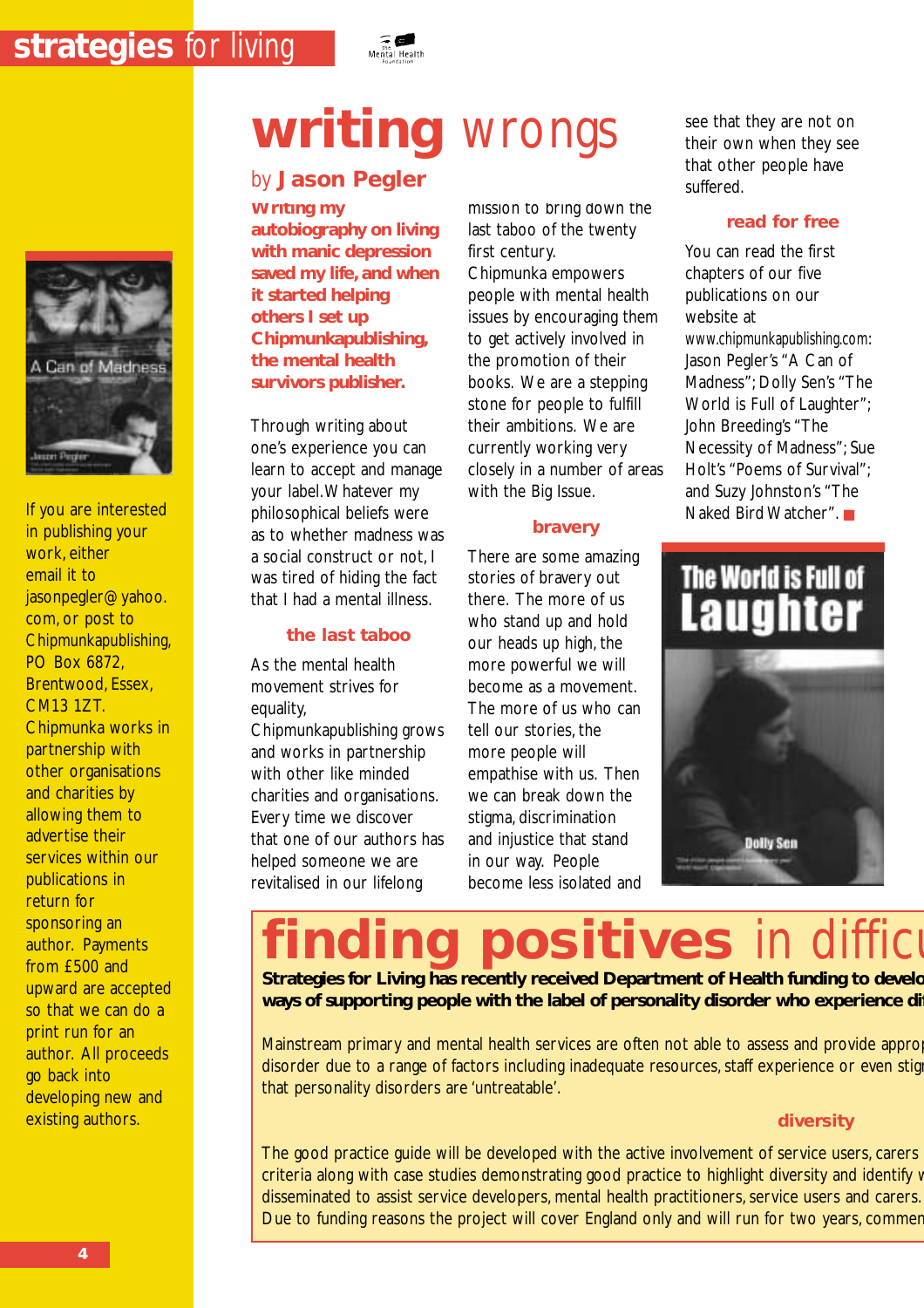

**Speak Up Somerset is a county wide service user and carer organisation. It was founded in 1998 with a Mind Millennium Award. Simon Heyes one of the founders of Speak Up Somerset, who now works for the South West Mental Health Development Centre, describes its main activities.**

• Promoting a positive image of mental health We attempt to take a proactive approach in seeking to change attitudes about mental health. Speak Up Somerset has had stalls in various shows and festivals across Somerset. During the foot and mouth crisis, members had a stall at farmers markets handing out mental health information. Maureen Street, the secretary of Speak Up Somerset, spoke on local commercial radio about mental health issues during a Speak Up Somerset mental health

promotion event in the middle of Yeovil.

• Campaigning work Speak Up Somerset has taken a positive role in campaigning around mental health issues both locally and nationally. Members have attended lobbies of Parliament over the proposed new Mental Health Act.

#### **support**

• Mutual support Speak Up Somerset members provide a great deal of support to each other. Members all share either the experience of mental distress or care for someone who does.We try to work as equals and



Woman by Verity Edwards

## ult places

**op and disseminate a good practice guide on effective fficulties engaging with mainstream services.**

priate treatment for service users with a label of personality ma. And some services exclude such service users on the basis

and other experts in the field. It will include good practice what works, where and how. The guide will be widely

cing early this summer.

reach out to all service users and carers in Somerset.

• Newsletter Speak Up Somerset News is a bi-monthly newsletter that goes to all the GP surgeries, libraries, MPs, County Councillors, Citizen Advice Bureaux and mental health services in Somerset. Except for the final printing, members of Speak Up Somerset do all the writing, editing and layout.We do not have any paid workers and try to encourage service users and carers throughout Somerset to be involved.

• Diary

For the last three years we have produced a popular Positive Steps Diary.The diary features artwork by people using mental health services (featured on this and page 6). 5000 diaries were distributed in 2003 and we will be producing another diary for 2004.

#### **momentum**

• Keeping up the momentum Members of Speak Up Somerset have tried to create an organisation in Somerset that acts as a voice for people who use mental health services.We have difficulties in funding and working across a rural county, but we feel we are making progress.We plan to produce another Positive Steps diary and to keep producing our popular newsletter. ■

#### **Speak Up Somerset News** Send by the seal Senatory Col. or Wester Booth Senator





Calm before the Storm by Mel Gutteridge

For more details please contact Maureen Street, c/o Mind in Taunton and West Somerset. 32a North Street, Taunton TA1 1LW Tel: 01935 850654 Email: speakupsomerset @talk21.com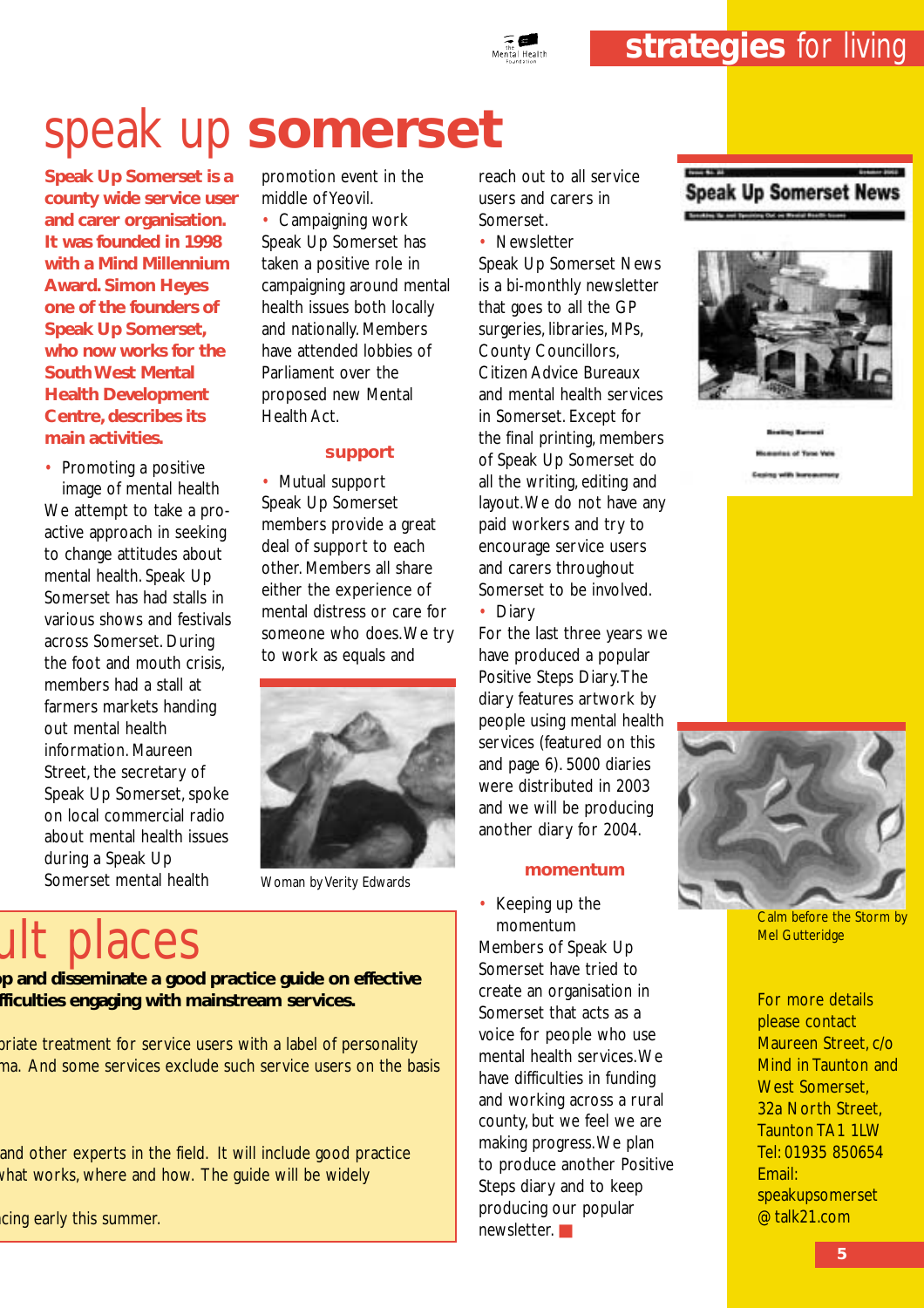

artwork by Jane Southgate from Speak Up Somerset (see page 5)

Carole can be contacted at: Tel:0161 371 5093 Email: clovett@mhf.org.uk



Contact the TRUE team on Tel: 01903 205111 ext. 4193 Email: rachael.lockey @wash.nhs.uk

## **guiding** lights

**Carole Lovett, Guiding Lights Project Worker, gives an update on the Strategies for Living project that is looking at what constitutes good practice in user-centred initiatives.**

To start the ball rolling two seminar events were held in December 2002, one in London and a second in Manchester. The aim of these seminars was to gather as much information as possible about people's views and experiences of different examples of good practice in order to try and identify some of the key features. Each event had

**Service user researcher**

**describes the Training in Research for service Users: Evaluation**

**Tina Gillingham**

The aim of the TRUE project is to find out what training is available for service users of health and social services so they can become more involved with research. Consumers in NHS Research have commissioned us, and the work is being undertaken by CAPITAL: Clients and Professionals In Training And Learning, University of Brighton and Worthing

**Project.**

Hospital.

We plan to see how many training programmes there between 60 – 70 people attending with presenters and delegates coming from a broad range of service providers, voluntary sector, user organisations and individual experience.

#### **main themes**

The themes that evolved during the seminars broadly fell into five categories. These were:

- Partnership/ collaborative working
- Being valued
- **Individuality**
- Well being
- Money.

the **TRUE project**

Participants provided many examples of approaches that led or could lead to

#### good practice, from this a self-evaluation tool is being developed.The aim is for any organisation, service or individual to self-audit how their practice matches up to the elements identified as contributing to good practice.

The tool is to be piloted and will be available through a web site with a tentative start date of April 2003 (*log on to*

*www.mentalhealth.org.uk for more information*). From feedback from the comments section of the self-evaluation tool and continuing collaboration, a directory/resource base will be developed. ■

are around England and in what specialist areas.We will also be talking to people who have taken part in these training programmes and the trainers themselves. This is to find out about their experiences, and what they feel are the components of 'good' training.The project has seven mental health service user researchers, a research supporter and three project supervisors.

#### **outcome**

At the end of the TRUE project, we hope to be able to develop some guidelines for evaluating training courses.

Currently we are still interviewing trainers. We have found this an ongoing task due to the 'snowball' effect of trainers recommending other trainers for us to contact. We completed one case site last year and have five more coming up.

#### **confidence**

As service user researchers, we still have a lot of training days and team meetings on a monthly basis. I can only talk for myself but doing this project has and is giving me so much confidence, and meaning to my days. If you know of a training project that may be of interest to us or would like more information please get in touch. ■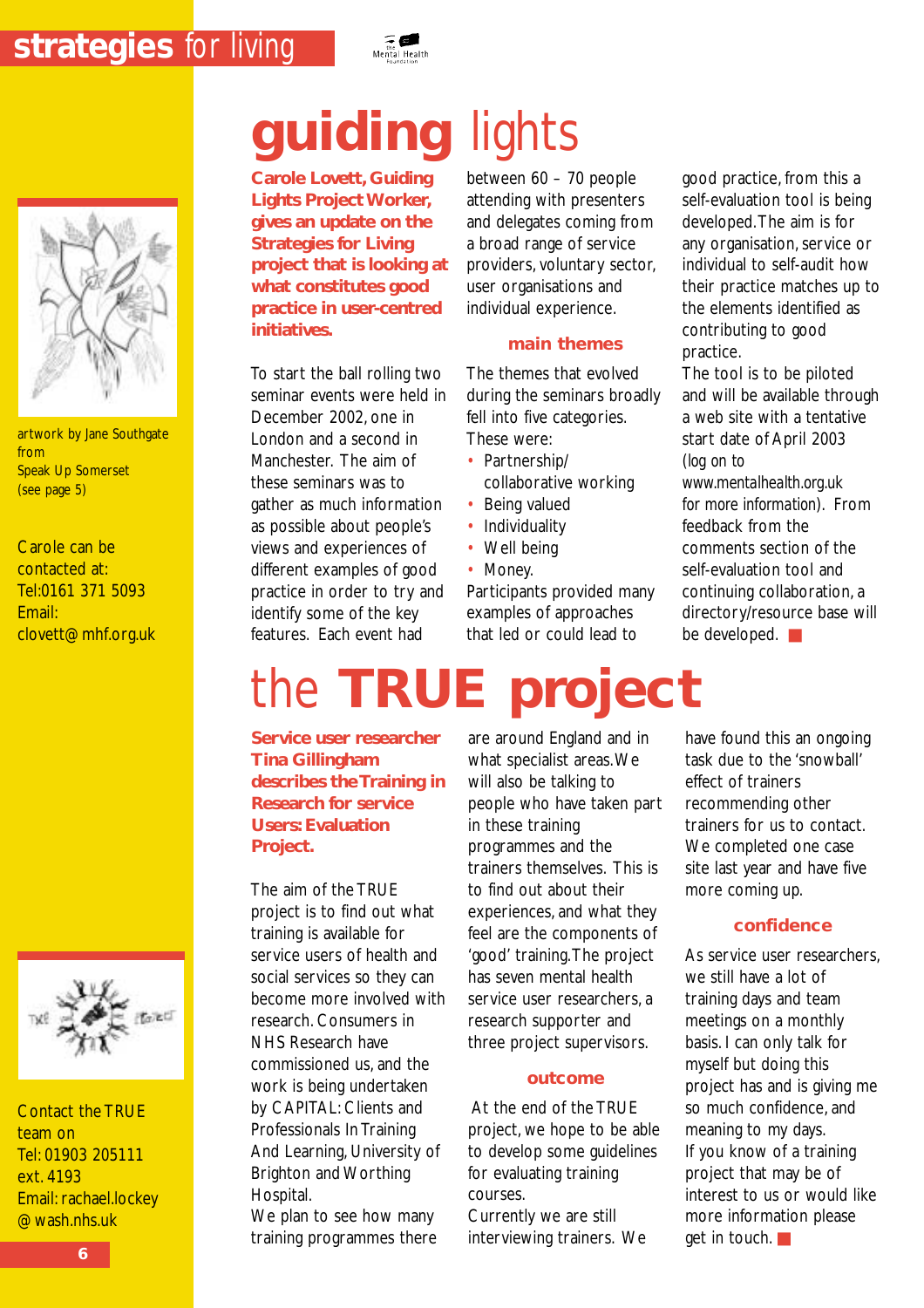## **research** updates

a **rainbow nation**: black women speak out by **Karan Essien**

**My project is investigating the experiences of women in mental distress who identify themselves as being of Black African or African Caribbean descent, living in Bradford, a city where they are a minority within a larger minority ethnic population.**

These women are an under researched group: Black women are hidden statistics because they are rarely given the opportunity to talk about their needs as service users in their own right as most research about Black service users is

about Black men. Also Black women are rarely identified in research about women's experience of mental distress.

#### **the issues**

I conducted semistructured interviews with six women.The important thing was to let them speak out about issues that affect them based on their own experiences such as: how the impact of being Black played a significant role in their mental distress; what they thought they needed in terms of external support as well as identifying their own coping strategies; as most of them

were in contact with services they were asked what they thought were the most important skills in mental health workers.The women were also able to identify what could be done to ensure that services were more culturally aware. I have really benefited from this user-led research project; it has given me an insight into the qualitative nature of in-depth interviews. I enjoyed the research training days and having the opportunity to speak at the Big Alternative conference. I also have personal experience of being a service user and accessing mental health services in Bradford.

mental health problems have been unable to work for a minimum period of two years.

#### **findings**

Findings so far indicate a wealth of different strategies used by participants and have been collated into the following categories: meaningful occupation; how mental health problems affect ability to work; preparation strategies; coping strategies at work; what would help; self-disclosure; benefits system; advice for others and acceptance as I am.At the time of writing, my main concern (other than finishing on time) is to do justice to the participants who have trusted me with their experiences. ■



For more information contact Sarah Wright, Research,Training and Support Worker for England Tel: 020 7802 0335 Email: swright@mhf.org.uk

For more information contact Rachel Waters, Research, Training and Support Worker for Wales Tel: 029 2039 5123 Email: rwaters@mhf.org.uk

### mental health problems and **employment** by **Jo Harris**

**I am investigating the experiences and strategies of people with mental health problems who wish to return to work.**

My research aims to ask three key questions: what strategies and services have helped people with mental health problems prepare for and cope with work; how do people explain a considerable gap in their work history to potential employers; and what changes within service provision and the workplace do participants feel would make it easier for people with mental

health problems to rejoin the labour market? There are ten participants in the study who had to meet the following two criteria: they are either working or wishing to return to work; or due to